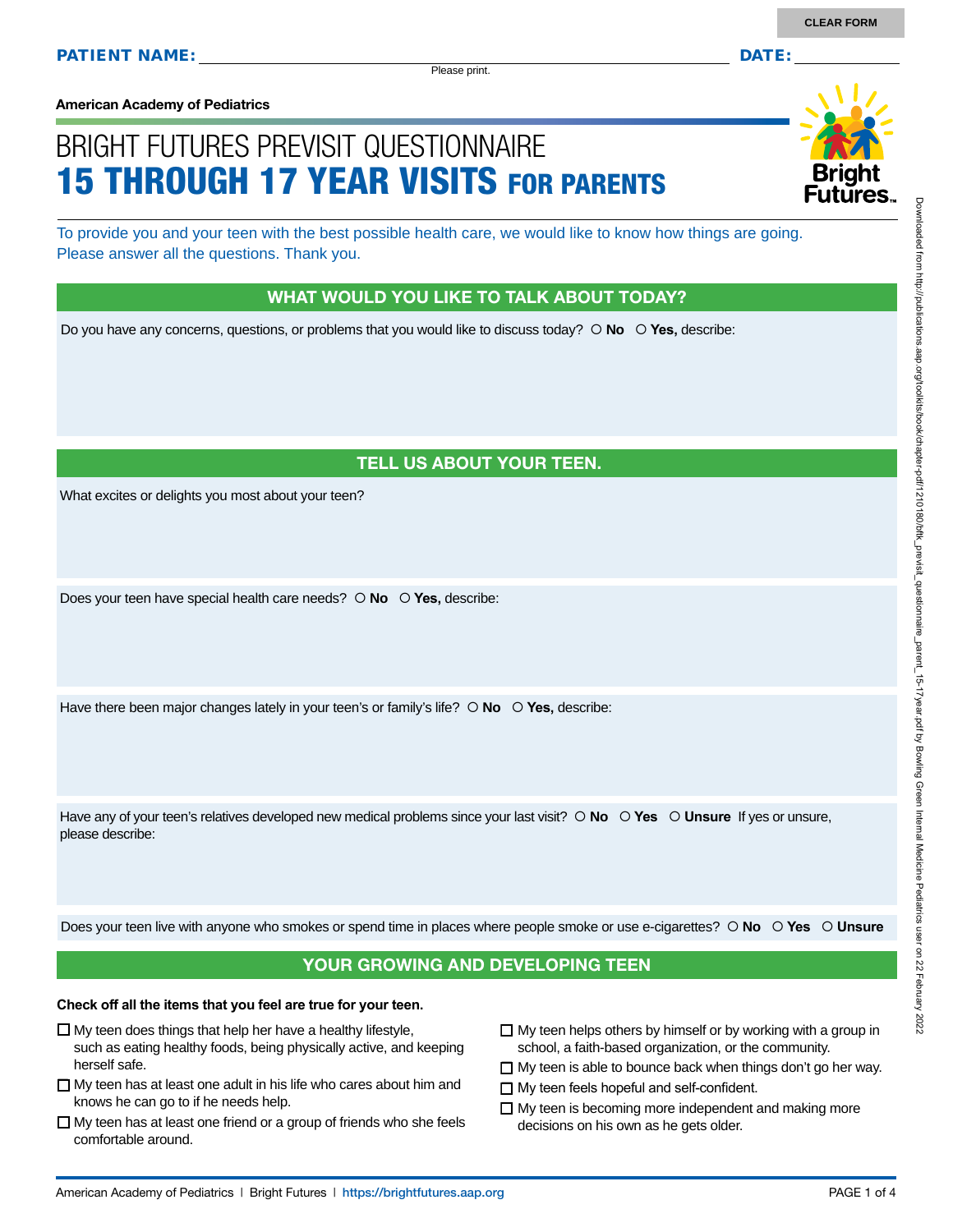## 15 THROUGH 17 YEAR VISITS FOR PARENTS

## RISK ASSESSMENT

| Anemia                                                      | Does your teen's diet include iron-rich foods, such as meat, iron-fortified cereals, or beans?                                                                                                                              | O Yes         | $O$ No | O Unsure |
|-------------------------------------------------------------|-----------------------------------------------------------------------------------------------------------------------------------------------------------------------------------------------------------------------------|---------------|--------|----------|
|                                                             | Has your teen ever been diagnosed with iron deficiency anemia?                                                                                                                                                              | $\bigcirc$ No | O Yes  | O Unsure |
|                                                             | Does your family ever struggle to put food on the table?                                                                                                                                                                    | O No          | O Yes  | O Unsure |
|                                                             | If your teen is female, does she have excessive menstrual bleeding or other blood loss?                                                                                                                                     | $\bigcirc$ No | O Yes  | O Unsure |
|                                                             | If your teen is female, does her period last more than 5 days?                                                                                                                                                              | O No          | O Yes  | O Unsure |
| <b>Dyslipidemia</b>                                         | Does your teen have parents, grandparents, or aunts or uncles who have had a stroke or<br>heart problem before age 55 (males) or 65 (females)?                                                                              | O No          | O Yes  | O Unsure |
|                                                             | Does your teen have a parent with an elevated blood cholesterol level (240 mg/dL or higher)<br>or who is taking cholesterol medication?                                                                                     | O No          | O Yes  | O Unsure |
| <b>Hearing</b>                                              | Do you have concerns about how your teen hears?                                                                                                                                                                             | $\bigcirc$ No | O Yes  | O Unsure |
| <b>Oral health</b>                                          | Does your teen's primary water source contain fluoride?                                                                                                                                                                     | O Yes         | $O$ No | O Unsure |
| <b>Sexually</b><br>transmitted<br>infections/<br><b>HIV</b> | Teens who are sexually active are at risk of acquiring sexually transmitted infections,<br>including HIV. Teens who use injection drugs are at risk of acquiring HIV. Are you concerned<br>that your teen might be at risk? | $O$ No        | O Yes  | O Unsure |
|                                                             | Is your teen infected with HIV?                                                                                                                                                                                             | O No          | O Yes  | O Unsure |
| <b>Tuberculosis</b>                                         | Was your teen or any household member born in, or has he or she traveled to, a country<br>where tuberculosis is common (this includes countries in Africa, Asia, Latin America, and<br>Eastern Europe)?                     | O No          | O Yes  | O Unsure |
|                                                             | Has your teen had close contact with a person who has tuberculosis disease or who has had<br>a positive tuberculosis test result?                                                                                           | O No          | O Yes  | O Unsure |
|                                                             | Do you have concerns about how your teen sees?                                                                                                                                                                              | O No          | O Yes  | O Unsure |
| <b>Vision</b>                                               | Does your teen have trouble with near or far vision?                                                                                                                                                                        | $\bigcirc$ No | O Yes  | O Unsure |
|                                                             | Has your teen ever failed a school vision screening test?                                                                                                                                                                   | O No          | O Yes  | O Unsure |
|                                                             | Does your teen tend to squint?                                                                                                                                                                                              | $\bigcirc$ No | O Yes  | O Unsure |
|                                                             |                                                                                                                                                                                                                             |               |        |          |

### ANTICIPATORY GUIDANCE

#### How are things going for you, your teen, and your family?

#### YOUR FAMILY'S HEALTH AND WELL-BEING

| Interpersonal Violence (Fighting and Bullying)                                                      |      |               |             |               |
|-----------------------------------------------------------------------------------------------------|------|---------------|-------------|---------------|
| Are there frequent reports of violence in your community or school?                                 |      | $\bigcirc$ No | O Sometimes | O Yes         |
| Is your teen involved in that violence?                                                             |      | $\circ$ No    | O Sometimes | O Yes         |
| Has your teen ever been threatened with physical harm or been injured in a fight?                   |      | $\bigcirc$ No | O Sometimes | O Yes         |
| Has your teen bullied others?                                                                       |      | $\circ$ No    | O Sometimes | O Yes         |
| Has your teen been suspended from school because of fighting, bullying, or carrying a weapon?       |      | $\circ$ No    | O Sometimes | O Yes         |
| Do you know your teen's friends and the activities they participate in or attend?                   |      | O Yes         | O Sometimes | $\circ$ No    |
| If your teen is in a relationship, is it respectful?                                                | O NA | O Yes         | O Sometimes | $\bigcirc$ No |
| Would your teen tell you if someone pressured or forced her to have sex?                            |      | O Yes         | O Sometimes | $\circ$ No    |
| <b>Living Situation and Food Security</b>                                                           |      |               |             |               |
| Do you have concerns about your living situation?                                                   |      | $\bigcirc$ No | O Sometimes | O Yes         |
| In the past 12 months, did you worry that your food would run out before you got money to buy more? |      | $\circ$ No    | O Sometimes | O Yes         |
| In the past 12 months, did the food you bought not last, and you did not have money to buy more?    |      | $\bigcirc$ No | O Sometimes | O Yes         |
| <b>Alcohol and Drugs</b>                                                                            |      |               |             |               |
| Is there anyone in your teen's life whose alcohol or drug use concerns you?                         |      | $\circ$ No    | O Sometimes | O Yes         |
|                                                                                                     |      |               |             |               |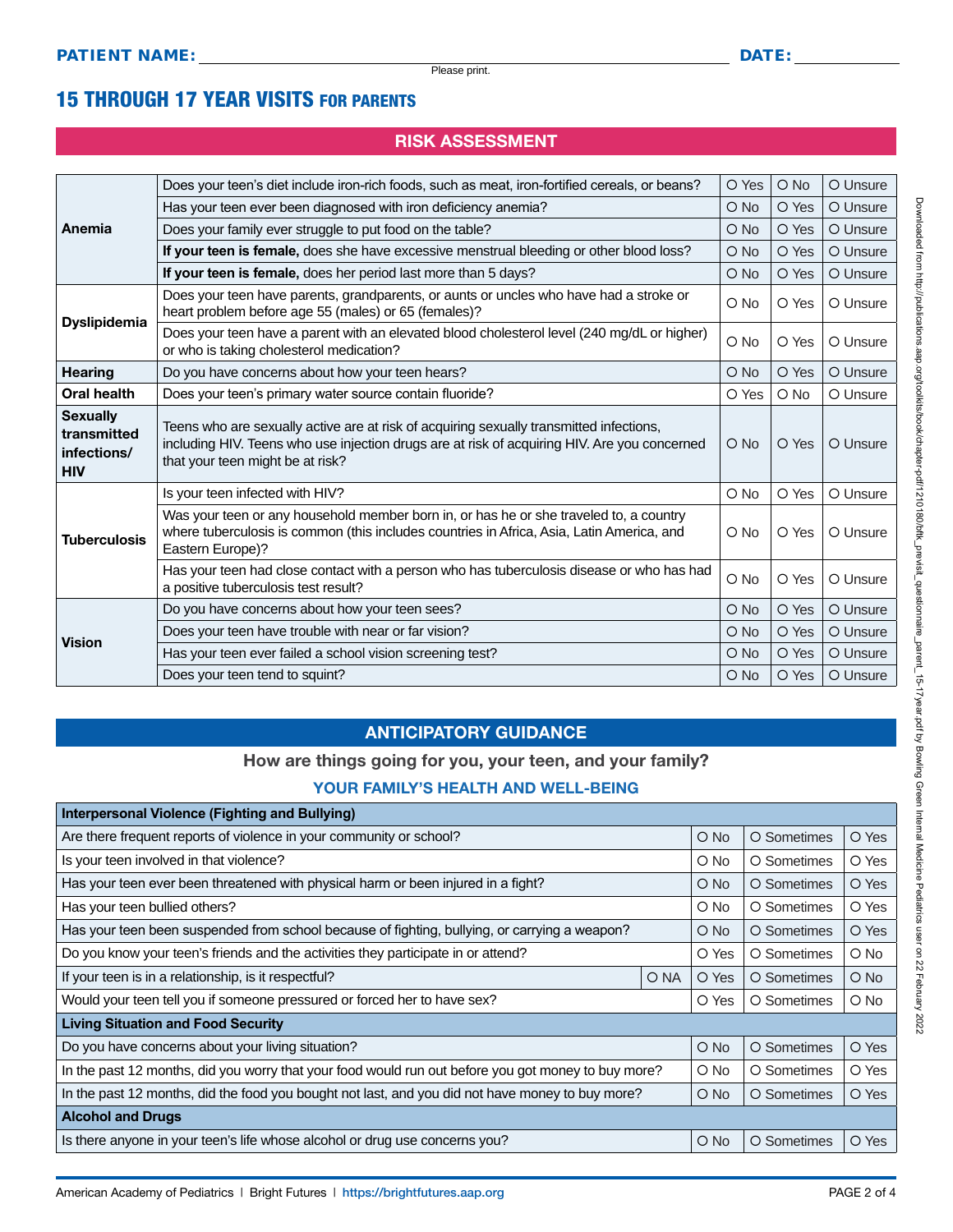**Healthy Teeth**

**Mood and Mental Health**

# 15 THROUGH 17 YEAR VISITS FOR PARENTS

#### YOUR FAMILY'S HEALTH AND WELL-BEING (*CONTINUED*)

| <b>Connectedness With Family and Peers</b>                      |       |             |            |
|-----------------------------------------------------------------|-------|-------------|------------|
| Does your family get along well with each other?                | O Yes | O Sometimes | $O$ No     |
| Does your family do things together?                            | O Yes | O Sometimes | O No       |
| Does your teen have chores or responsibilities at home?         | O Yes | O Sometimes | $O$ No     |
| Do you set clear rules and expectations for your teen?          | O Yes | O Sometimes | $\circ$ No |
| <b>Connectedness With Community</b>                             |       |             |            |
| Does your teen have interests outside of school?                | O Yes | O Sometimes | $O$ No     |
| Are there things your teen does that you are proud of?          | O Yes | O Sometimes | $\circ$ No |
| <b>School Performance</b>                                       |       |             |            |
| Does your teen get to school on time?                           | O Yes | O Sometimes | O No       |
| Does your teen attend school almost every day?                  | O Yes | O Sometimes | $\circ$ No |
| Do you recognize your teen's successes and support his efforts? | O Yes | O Sometimes | O No       |
| Does your teen have plans for after high school?                | O Yes | O Sometimes | $\circ$ No |
| <b>Coping With Stress and Decision-making</b>                   |       |             |            |
| Have you talked with your teen about ways to deal with stress?  | O Yes | O Sometimes | O No       |
| Do you help your teen make decisions and solve problems?        | O Yes | O Sometimes | O No       |
|                                                                 |       |             |            |

#### YOUR GROWING AND CHANGING TEEN

| <b>Health</b> regul                                                                                                                             |               |             |               |
|-------------------------------------------------------------------------------------------------------------------------------------------------|---------------|-------------|---------------|
| Does your teen see the dentist regularly?                                                                                                       | O Yes         | O Sometimes | $\bigcirc$ No |
| Do you have trouble getting dental care?                                                                                                        | O No          | O Sometimes | O Yes         |
| <b>Body Image</b>                                                                                                                               |               |             |               |
| Do you have any concerns about your teen's weight, eating habits, or physical activity?                                                         | $\bigcirc$ No | O Sometimes | O Yes         |
| Does your teen talk about getting fat or dieting to lose weight?                                                                                | O No          | O Sometimes | O Yes         |
| <b>Healthy Eating</b>                                                                                                                           |               |             |               |
| Do you think your teen eats healthy foods?                                                                                                      | O Yes         | O Sometimes | $O$ No        |
| Do you have any difficulty getting healthy food for your family?                                                                                | O No          | O Sometimes | O Yes         |
| Do you eat meals together as a family?                                                                                                          | O Yes         | O Sometimes | O No          |
| <b>Physical Activity and Sleep</b>                                                                                                              |               |             |               |
| Is your teen physically active at least 1 hour a day? This includes running, playing sports, or doing<br>physically active things with friends. | O Yes         | O Sometimes | $O$ No        |
| Are there opportunities to safely exercise outside in your neighborhood?                                                                        | O Yes         | O Sometimes | O No          |
| Do you and your teen participate in physical activities together?                                                                               | O Yes         | O Sometimes | $\bigcirc$ No |
| How much time does your teen spend on recreational screen time each day?                                                                        | hours         |             |               |
| Does your teen have a TV, computer, tablet, or smartphone in his bedroom?                                                                       | O No          | O Sometimes | O Yes         |
| Has your family made a media use plan to help everyone balance time spent on media with other family<br>and personal activities?                | O Yes         | O Sometimes | $O$ No        |
| Does your teen have a regular bedtime?                                                                                                          | O Yes         | O Sometimes | $\bigcirc$ No |
| Do you think your teen gets enough sleep?                                                                                                       | O Yes         | O Sometimes | $\circ$ No    |
|                                                                                                                                                 |               |             |               |

#### YOUR TEEN'S EMOTIONAL WELL-BEING

| Mood and Mental Health                                                                              |               |                     |       |  |
|-----------------------------------------------------------------------------------------------------|---------------|---------------------|-------|--|
| Have you noticed any changes in your teen's weight, sleep habits, or behaviors?                     | $O$ No        | O Sometimes   O Yes |       |  |
| Is your teen frequently irritable?                                                                  | $\bigcirc$ No | O Sometimes         | O Yes |  |
| Do you have concerns about your teen's emotional health, such as being frequently sad or depressed? | $O$ No        | <b>O</b> Sometimes  | O Yes |  |
| Do you think your teen worries too much or appears overly anxious?                                  | $\circ$ No    | O Sometimes   O Yes |       |  |